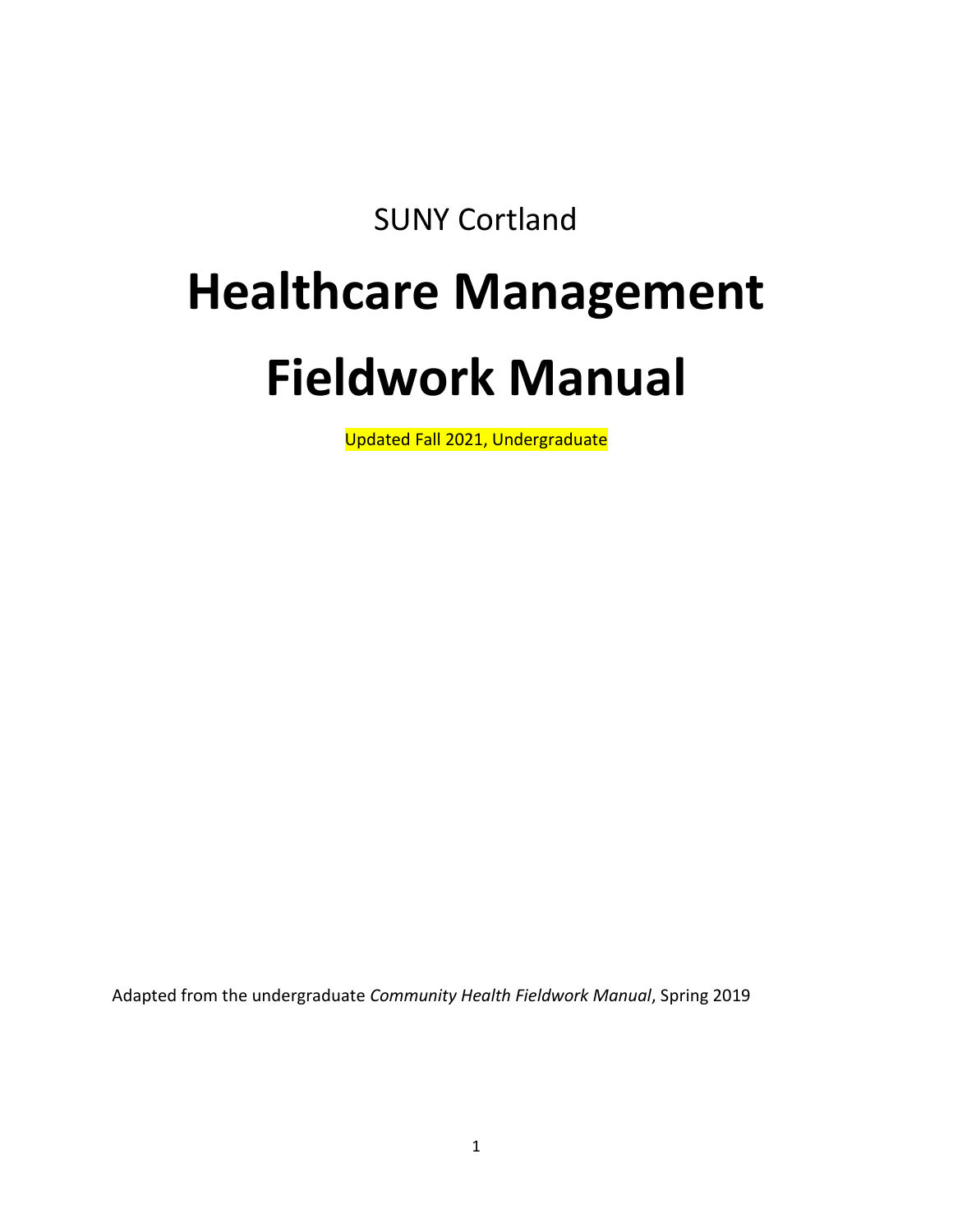# **Table of Contents**

| <b>Section</b>                                                | Page |
|---------------------------------------------------------------|------|
| Introduction                                                  | 3    |
| <b>Course Description</b>                                     | 3    |
| <b>Fieldwork Learning Goals</b>                               | 3    |
| <b>Eligibility Requirements</b>                               | 4    |
| <b>Placement Planning</b>                                     | 5    |
| <b>Student Responsibilities</b>                               | 9    |
| <b>Supervisor Responsibilities</b>                            | 11   |
| Assignments and Assessment                                    | 13   |
| May 19, 2021 Addendum Regarding Telecommuting during COVID-19 | 21   |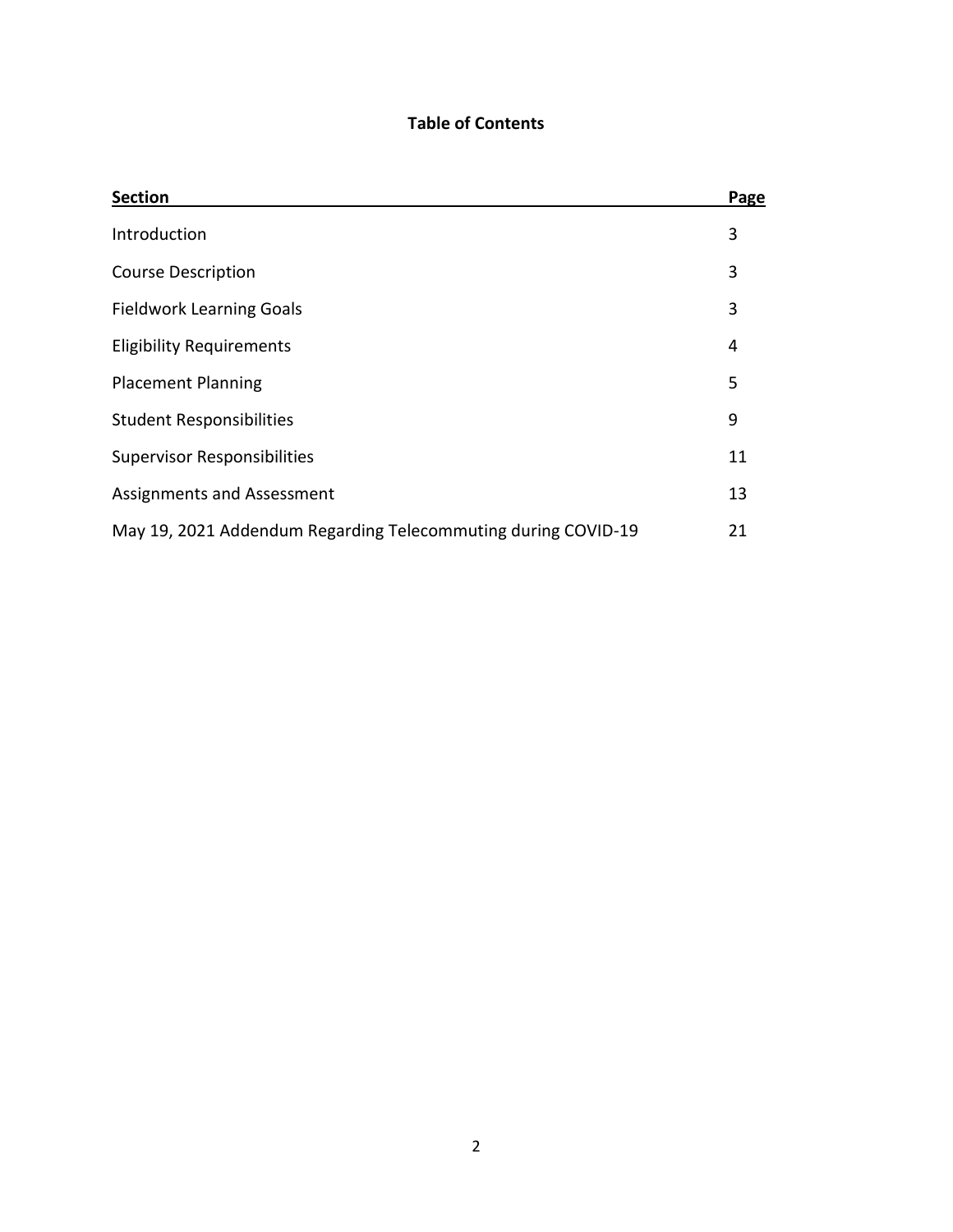#### **Introduction**

The undergraduate healthcare management (HCM) degree program at SUNY Cortland requires all students to complete a full-time, 12-credit fieldwork experience during their last semester before degree conferral. Each student is required to spend a full semester working in the administrative or managerial areas of a health-related agency. The purpose of this Healthcare Management Fieldwork Manual is to provide students with detailed information about the process of preparing for and completing this fieldwork experience. Students are strongly encouraged to read this manual early in their academic program to allow ample time for planning and identifying potential placements. The HCM Fieldwork Coordinator resides in the Health Department and works closely with students to advise, organize and oversee fieldwork experiences.

Fieldwork is intended to be the culminating experience of the healthcare management major, providing students with practical experience and networking opportunities as they prepare to enter professional work settings. Importantly, it is an opportunity for experiential learning where students apply their classroom learning to real-world workplace challenges. This experience facilitates skill development and personal growth as students acquire an improved understanding of the complex nature of healthcare management work environments. Fieldwork, therefore, should be a fulfilling and stimulating experience for students as they begin to construct their careers and transition from college to the workforce. For these reasons, the options for fieldwork placements are as broad and diverse as the field of healthcare management itself. By design, this flexibility encourages students to pursue experiences that will best support them in their transition from college student to healthcare management professional.

#### **Course Description**

HLH 498: One full-time semester. May involve residence in any part of New York State, the United States or a foreign country at student's expense. Prerequisites: Successful completion of course requirements; cumulative grade point average of at least 2.50; consent of Health Department. Grading: H, S, U grades assigned. (12 cr. hr.) Frequency code A = offered every semester.

#### **HCM Fieldwork Learning Goals**

The essence of any fieldwork experience should be experiential learning, requiring students to apply and synthesize the knowledge and skills covered in the healthcare management degree program to understand and solve problems in a professional managerial environment within a healthcare setting. Fieldwork also provides opportunities for students to demonstrate and develop critical thinking skills and management competencies as they acquire experience and work on tasks and projects relevant to their professional interests.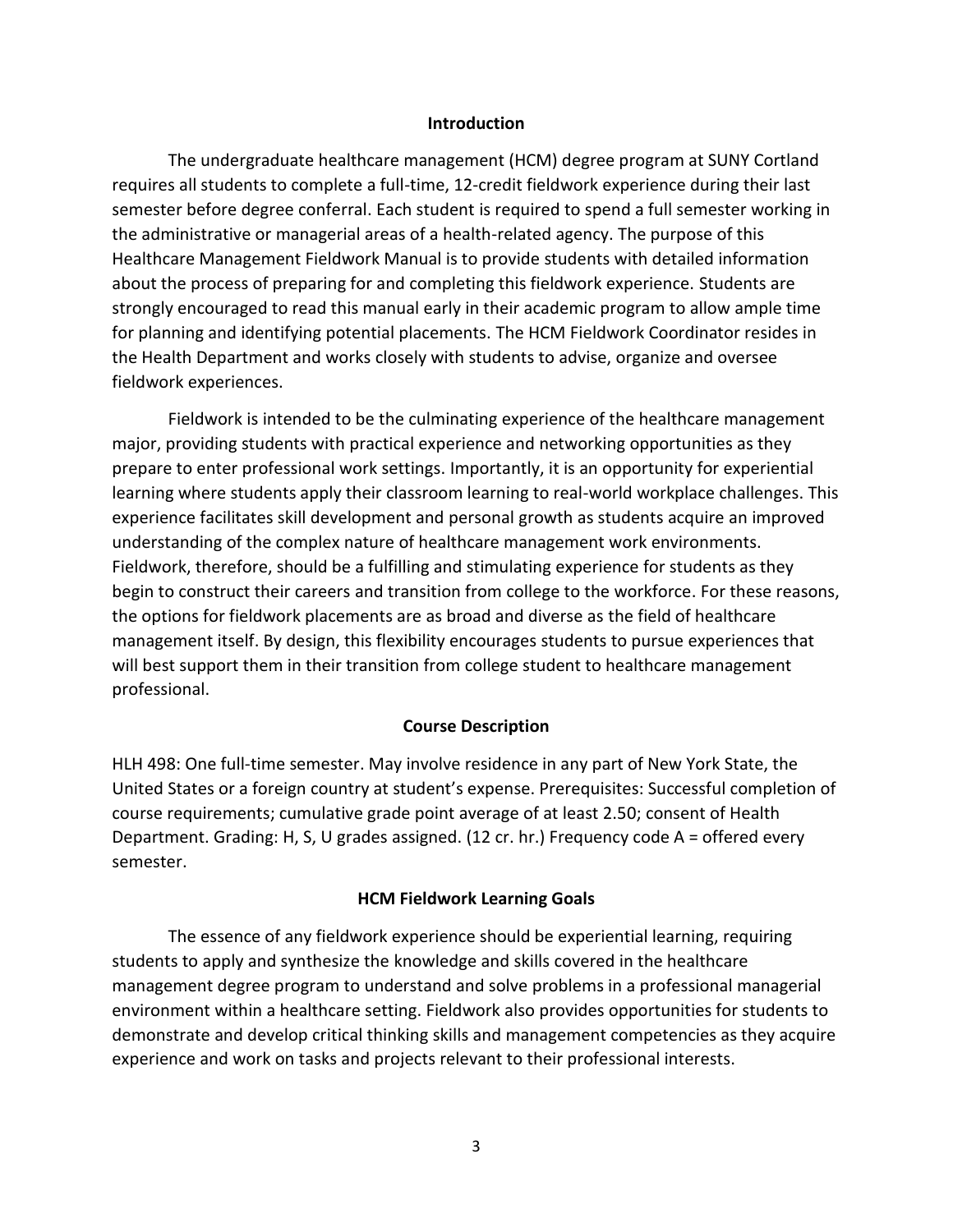As a result of the fieldwork experience, HCM students will be able to:

- 1. Demonstrate professional growth throughout the fieldwork experience. (evaluations)
- 2. Discuss personal career plans and interests, in consideration of their work-related skills, talents and limitations. (professional development reflection; evaluations)
- 3. Demonstrate oral presentation and written communication skills as appropriate to the agency's work. (oral presentation, project report, evaluations)
- 4. Describe the agency in terms of the important challenges it faces that impact how healthcare is delivered. (agency report)
- 5. Discuss strategies and approaches used by the agency to navigate challenges related to regulatory matters, ethical concerns and human diversity (such as variation related to socioeconomic status, gender, gender identity, age, race, ethnicity, sexual identity, and/or disability). (agency report)
- 6. Demonstrate the ability to use appropriate financial and managerial methods and tools to access and analyze data to support decision-making in a healthcare setting. (project report & oral presentation)
- 7. Discuss how the agency's work relates to course content. (weekly logs; professional development reflection)

# **Eligibility Requirements**

# **Student Eligibility Requirements**

- 1. Cumulative Grade Point Average (GPA) of 2.50 or higher (see policy statement below)
- 2. No incomplete courses or late grades
- 3. All courses required for the healthcare management degree are completed, including electives
- 4. Not on academic probation

# **Fieldwork GPA Eligibility Policy**

1. A cumulative GPA of 2.50 (or higher) is required to enroll in fieldwork (HLH 498).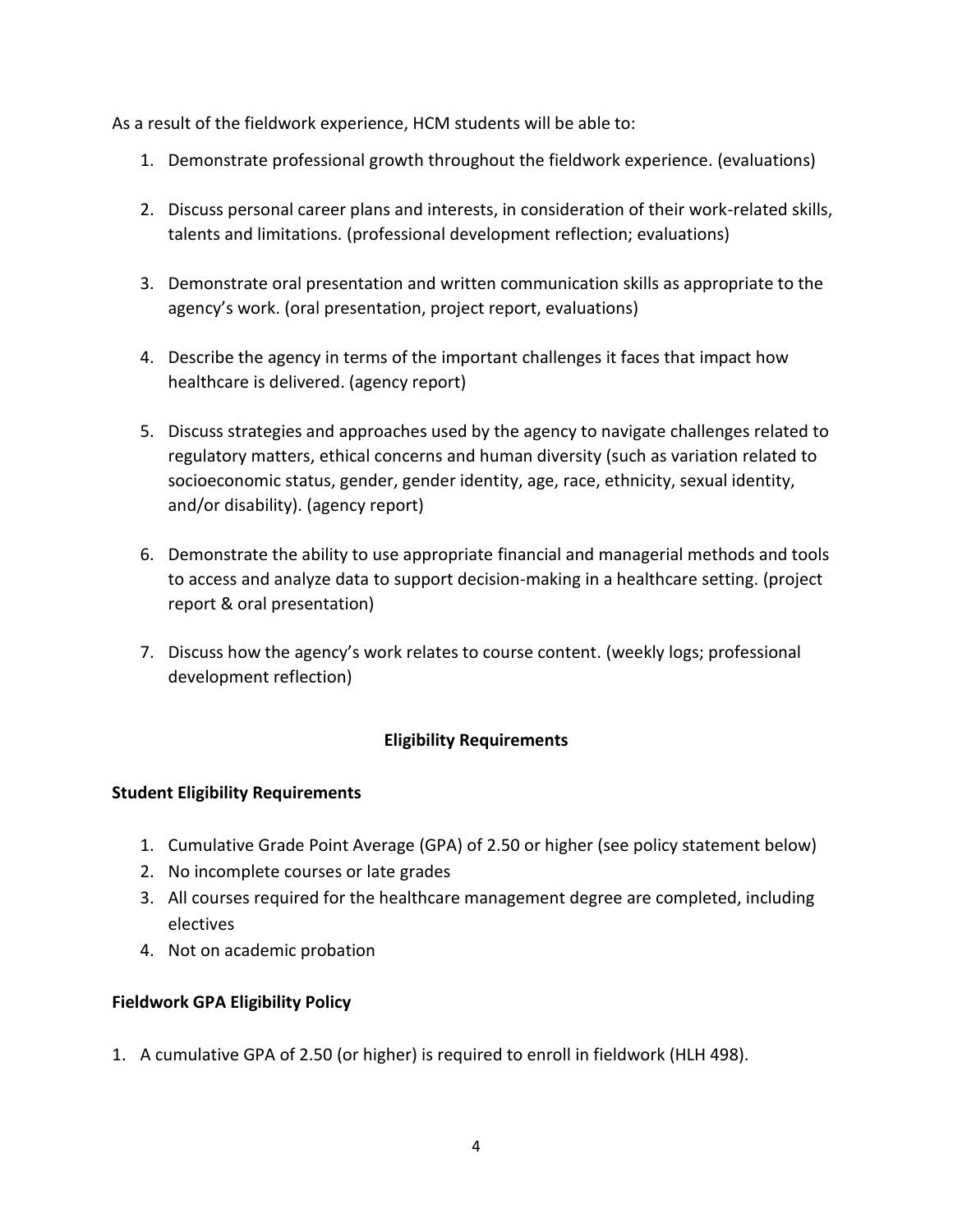- 2. Preliminary **fall** semester placements are made during the spring semester of the previous academic year. In order for such preliminary placement to be made, the student must be eligible for fieldwork by the end of the first summer session. This means that when grades are reviewed in May and/or at the end of the first summer session, the student must have a 2.50 (or higher) cumulative GPA. Any student who has not achieved GPA eligibility by that time will not be allowed to participate in fieldwork during the fall semester.
- 3. Preliminary **spring** placements are made during the fall semester of the academic year in which fieldwork is desired. In order for such preliminary placements to be made, the student must be eligible for fieldwork by the end of the fall semester. This means that when fall grades are reviewed in January the student must have a 2.50 (or higher) cumulative GPA. Any student who has not achieved GPA eligibility by that time will not be allowed to participate in fieldwork during the spring semester. Winter session grades are not counted in determining eligibility for fieldwork during the spring semester.
- 4. Preliminary **summer** placements are made during the spring semester of the academic year in which summer fieldwork is desired. In order for such preliminary placements to be made, the student must be eligible for fieldwork by the end of the fall semester. This means that when fall grades are reviewed in January the student must have a 2.50 (or higher) cumulative GPA. Winter session grades can be used to determine eligibility for summer fieldwork. Any student who has not achieved GPA eligibility by that time will not be allowed to participate in fieldwork during the summer.
- 5. If a student is eligible for fieldwork at the time of preliminary placement, but then the student's GPA falls below 2.50 subsequent to the preliminary placement, the student becomes ineligible and will not be permitted to begin fieldwork as originally planned.

**NOTE.** The term *preliminary placement* is used above to indicate that a definite fieldwork placement is not actually made until the student has cleared all eligibility requirements. This includes completion of all required course work, achievement of 2.50 GPA (or higher), resolution of any incomplete grades, etc.

## **Placement Planning**

Students enrolled in the healthcare management major are required to complete 12 credits of HLH 498, Fieldwork in Healthcare Management. Students may choose one agency for the entire semester or two different agencies for eight weeks each. The choice of one or two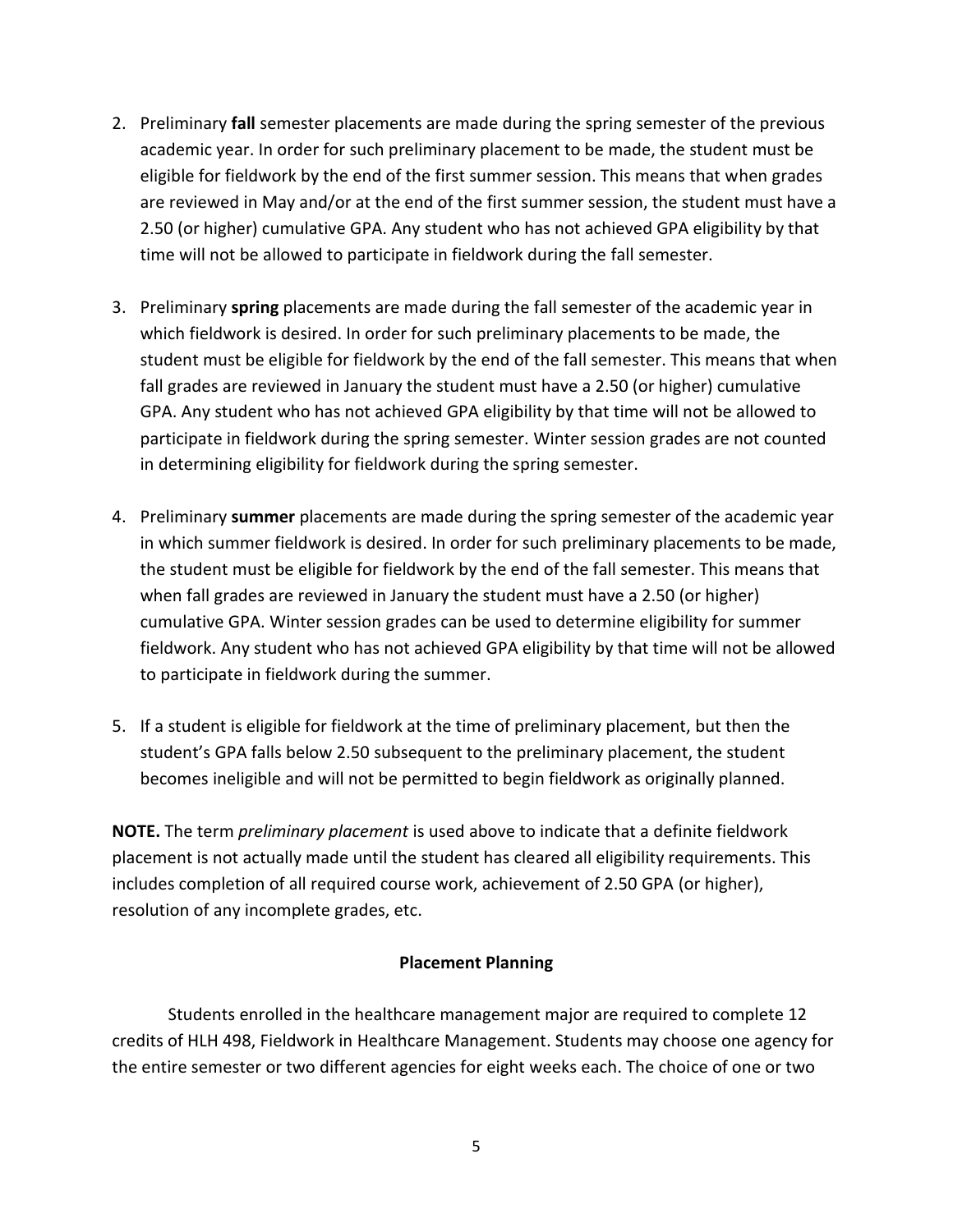agencies depends upon the student's interests and the needs of the various agencies. Most students opt for one agency.

The department or area of the agency where the student is assigned to work must primarily deal with healthcare management/administration activities and responsibilities. Placements where students are primarily involved in clinical shadowing or providing supervised hands-on care are not appropriate for the HCM fieldwork experience and will not be approved. However, as long as the placement primarily involves healthcare management/administration experiences, students are otherwise free to choose a placement in a wide variety of healthrelated agencies. This freedom allows each student to optimize the potential of fieldwork by selecting a setting that reflects their priorities in terms of career interests and location. With this freedom, however, comes responsibility. Healthcare management majors are expected to initiate the planning process early and continue until their role in the process is complete. The goal is to establish a definite and approved placement at least two months in advance of the first day of fieldwork. Students who do not achieve this goal may need to delay fieldwork to a later semester. The process of planning fieldwork may seem overwhelming at first, and be frustrating at times, but it works. The student and the Health Department share responsibility for planning fieldwork and securing an appropriate placement. Each has its own role in the process.

| <b>Student's Role</b>                             | <b>Health Department's Role</b>                  |  |
|---------------------------------------------------|--------------------------------------------------|--|
| Get started at least a year before the semester   | Provide multiple opportunities to discuss        |  |
| in which the student is eligible to do fieldwork. | fieldwork with advisors and the HCM Fieldwork    |  |
|                                                   | Coordinator.                                     |  |
| Clarify goals and preferences in terms of type    | Provide resources on the HCM fieldwork           |  |
| of experience, type of agency, and location of    | website: 1) the HCM Fieldwork Manual; 2) prior   |  |
| agency.                                           | placement list; 3) information about options in  |  |
|                                                   | other countries; and 4) the forms.               |  |
| Research the possibilities using a variety of     | Provide the necessary forms and due dates to     |  |
| sources (agency websites, the prior placement     | help keep students on track: 1) the intent to do |  |
| lists, Career Services, alumni, parents and       | fieldwork form; and 2) the fieldwork             |  |
| family friends, mentors, faculty, and the         | application form.                                |  |
| International Programs Office).                   |                                                  |  |
| Explore the possibilities through phone calls     | Call the selected agencies to confirm that the   |  |
| and interviews; seek guidance and advice when     | placement is definite and can provide an         |  |
| deciding the top choice and backup choices.       | appropriate fieldwork experience.                |  |
| Attend the mandatory meetings.                    | Assist the student if the preferred placement is |  |
|                                                   | not acceptable and/or withdraws the offer.       |  |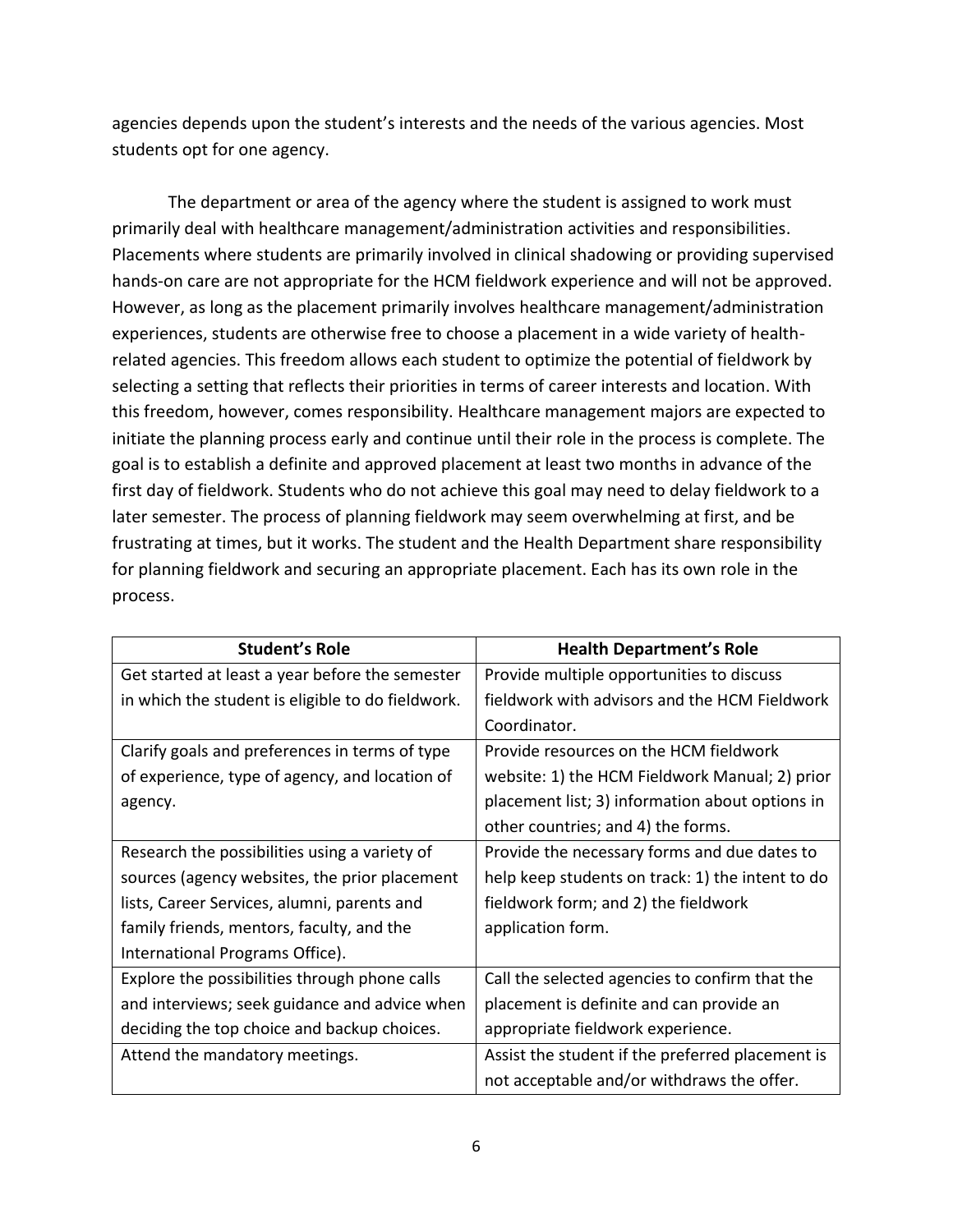| <b>Student's Role</b>                          | <b>Health Department's Role</b>            |
|------------------------------------------------|--------------------------------------------|
| ** Meet the application deadline**             | Send approved applications to the Field    |
| Keep in mind that SUNY must have a current     | Experience and School Partnerships Office. |
| affiliation agreement with each fieldwork      |                                            |
| agency in order for fieldwork to begin. In the |                                            |
| event that the agency has not hosted another   |                                            |
| SUNY Cortland student recently, several weeks  |                                            |
| may be needed for the affiliation agreement to |                                            |
| be created and approved.                       |                                            |

## **Minimum Criteria for Agency Selection**

- 1. The work of the agency is related to or heavily involves healthcare management or healthcare administration.
- 2. At least one staff member is an experienced and credentialed healthcare management or healthcare administration professional.
- 3. The work of the agency is varied and multidimensional.

## **Financial Compensation**

SUNY permits students to be paid by agencies for the work they do during fieldwork. Agencies, however, are not required to pay students and many do not. Students can inquiry about payment when they research their placement options.

## **Registration**

Students must register for HLH 498 by the end of the drop-add period in order to earn credit for fieldwork and meet the program requirement. Students cannot register for fieldwork unless their fieldwork application has been submitted and the placement has been reviewed and confirmed by the HCM Fieldwork Coordinator. Students who do fieldwork in another country will register for SAB credits through the International Programs Office. These SAB credits will be converted to HLH 498 credits after the student has successfully completed fieldwork.

## **Medical and Background Clearance Requirements**

Most agencies require students to meet a set of medical and background clearance requirements in order to begin fieldwork, even if the student is not going to work directly with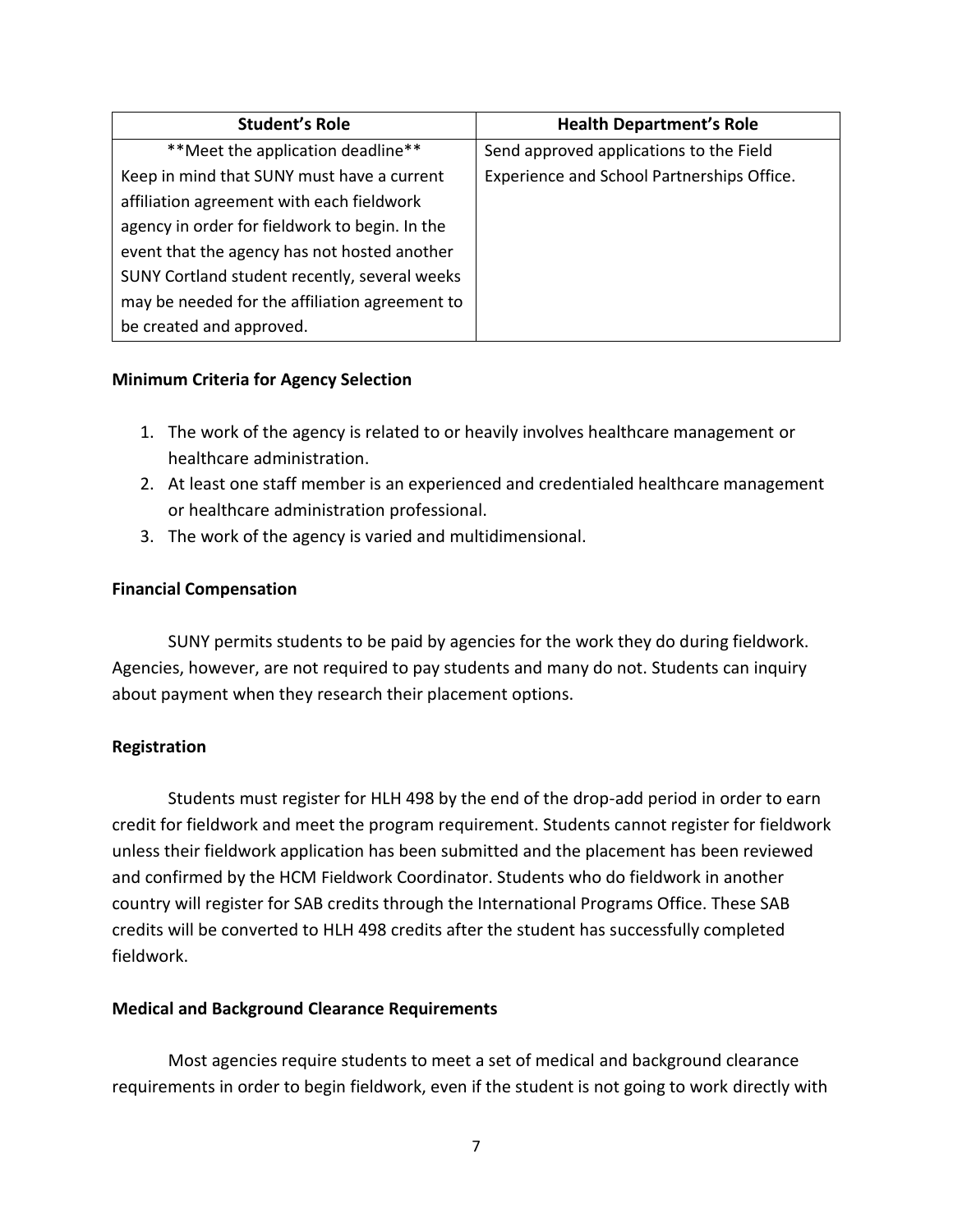patients or clients. These requirements are established by the agency, not SUNY Cortland, and usually mirror the requirements set for new employees. It is the student's responsibility to ask an appropriate agency representative, usually the agency supervisor, about medical and background clearance and associated costs, and take all necessary steps to complete the requirements in advance of the first day of fieldwork. If the start of fieldwork is delayed because the student has not been cleared, the missed days will be viewed as unexcused absences and the student will need to make up the missed days at the end of fieldwork.

The requirements for medical and background clearance may include: background check, drug testing, finger printing, physical assessment, vaccination record, COVID-19 vaccine, fitting of personal protective equipment, such as face masks, and other requirements. Agencies may require students to complete these requirements using vendors designated by the agency. SUNY Cortland does not track or maintain any of this information. It should be submitted using the agency's designated vendor or directly to the designated person at the agency itself. Students should also be aware that they often will be required to cover the cost of completing the medical and background clearance requirements. It is important that students ask about this before accepting a placement, so that they clearly understand what is required and their financial obligation.

#### **Fieldwork in Other Countries**

One of the major advantages of fieldwork is that students can set up a placement in another country and gain valuable experience. Students who are interested in this option should discuss it with their academic advisor and the HCM Fieldwork Coordinator. They should also go to the International Programs Office (IPO) to learn more about study abroad programming. The first step is to attend a Study Abroad 101 session at the International Programs Office in Old Main Room 220. These sessions are scheduled every week. Students should meet with an SAB advisor at the IPO to learn more about appropriate fieldwork options and set up a placement.

The fieldwork website also provides some information about SAB placements, and the HCM Fieldwork Coordinator arranges an optional meeting each semester to discuss SAB fieldwork placements with interested students. It is important to understand that some fieldwork placements in other countries are tailored to the requirements of healthcare management fieldwork. Many others, however, are not specifically designed to meet these requirements. They may or may not last for 16 weeks in the fall and spring semesters or for 12 weeks in the summer. They may or may not award 12 credits for completing the program. As a result, some SAB programs may require students to do additional "mini-placements" after they

8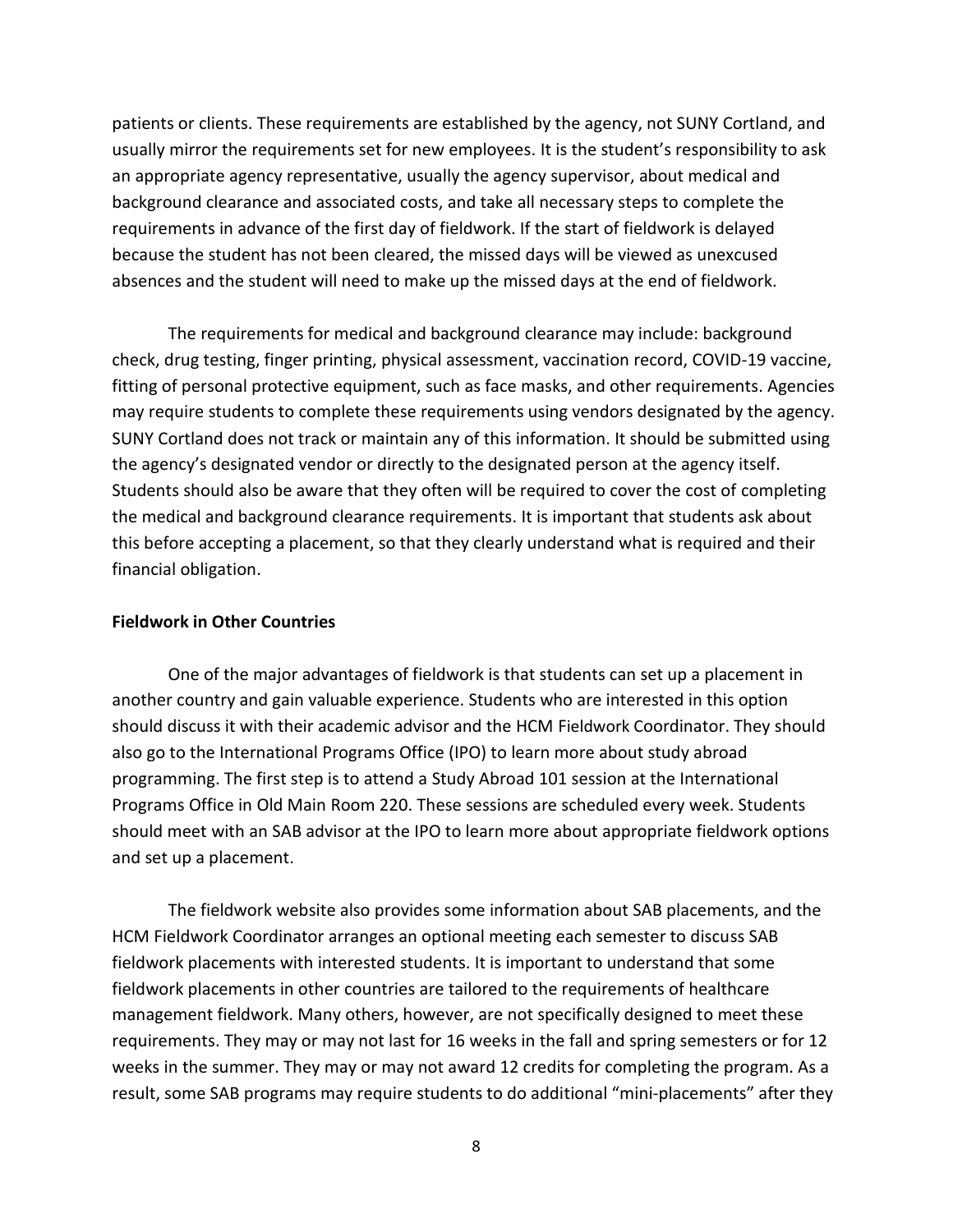returned to the United States to make up the difference. The student would be responsible for finding the "mini-placement" and including it on their fieldwork application.

## **Courses and Other College Activities during Fieldwork**

According to the College Handbook (410.08), students may not be enrolled in any coursework at Cortland (or any other institution), nor participate in any college related activities while engaged in fieldwork.

## **Procedure for Approving a New Agency's Internship Program**

Agencies wishing to establish an interim relationship with SUNY Cortland should do the following:

- 1. Review the HCM Fieldwork Manual thoroughly, particularly the learning goals and agency supervisor responsibilities.
- 2. Provide the HCM Fieldwork Coordinator with information about the agency and the nature of fieldwork experiences for students.
- 3. The HCM Fieldwork Coordinator will contact an agency representative to discuss fieldwork opportunities, as well as the affiliation agreement and other logistical issues.

## Contact Information

Dr. Vierne Placide, PhD, MPH, CPHQ HCM Fieldwork Coordinator, Health Department, SUNY Cortland PO Box 2000 Cortland NY, 13045 Email: Vierne.placide@cortland.edu Office: 607-753-4225

## **Student Responsibilities during Fieldwork**

## **1. Communication**

- a. Fieldwork students are expected to contact the college supervisor by phone or email the week before fieldwork begins.
- b. Fieldwork students are expected to communicate, as necessary, with both agency and college supervisors throughout fieldwork. Students should contact the college supervisor if they are experiencing a fieldwork related problem or conflict that is not easy to resolve.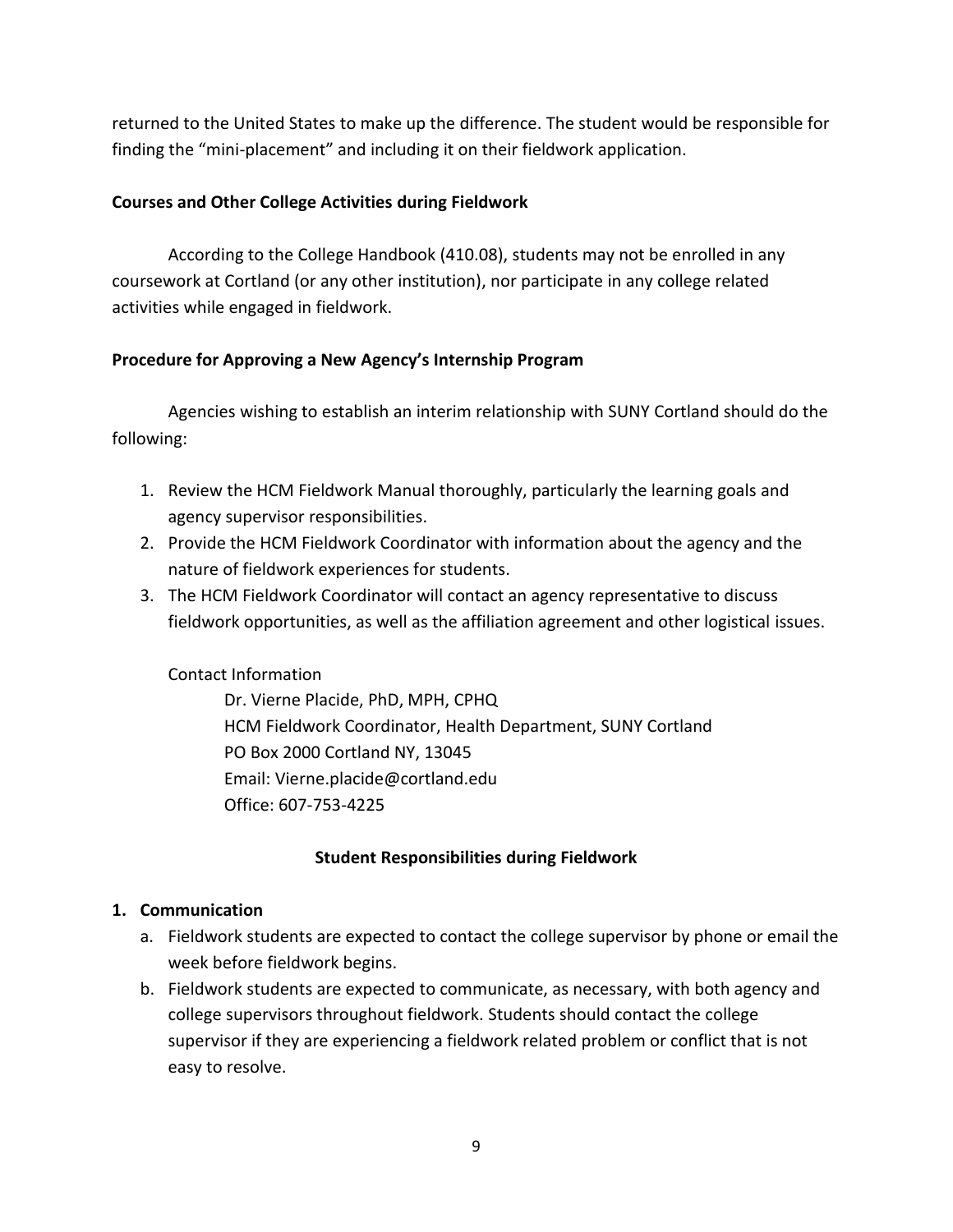## **2. Attendance**

- a. Fieldwork students are expected to work a minimum of 30 hours per week over 16 weeks of fieldwork in the fall and spring semesters, for a total of 480 hours. Summer fieldwork students must work a minimum of 40 hours per week over 12 weeks of fieldwork, for a total of 480 hours. Students should not typically exceed 40 hours per week. The daily schedule should be similar to that of the agency employees with whom the student is working. Hours worked by day must be documented in the weekly logs.
- b. Fieldwork students are to follow the agency's calendar and not the college calendar. Therefore, students who do their fieldwork during the spring semester do not have a spring break unless they are working at a college or university. Fieldwork students are expected to fulfill their fieldwork obligations without interference from any other activities, including part-time jobs and athletic practices. Some agencies schedule activities during the evenings and/or weekends, so fieldwork students may be required to exchange daytime for evening hours or weekday for weekend hours.
- c. Fieldwork students are responsible for being at the agency every workday unless the agency is closed for a holiday or poor weather. If the agency supervisor is absent, the fieldwork student is still expected to do fieldwork. Students are allowed a total of three absences (18 hours) during fieldwork without having to make-up the hours missed. If more than three days (18 hours) are missed, students must make-up the additional missed time. All absences must be reported to the agency on or before the day of the absence. For planned absences, the absence request form must be submitted to the college supervisor at least one week in advance, and the college supervisor's approval must be received. In the rare event that a student needs to take a lengthy absence from fieldwork, planned or unplanned, they will need to make arrangements to make up the additional missed days at the end of the fieldwork semester. This plan must be approved by both the agency supervisor and the college supervisor in advance. SUNY regulations prohibit students from starting fieldwork early. Poor attendance does affect grades and may result in an unsatisfactory grade in extreme cases.
- d. At the end of the semester, fieldwork students are responsible for submitting the Summary Record of Absences form, which can be found on the HCM fieldwork website. This form will provide detailed information about all absences from fieldwork.

## **3. Professionalism**

a. Fieldwork students are responsible for following all agency policies related to confidentiality and should be aware of the consequences of violating that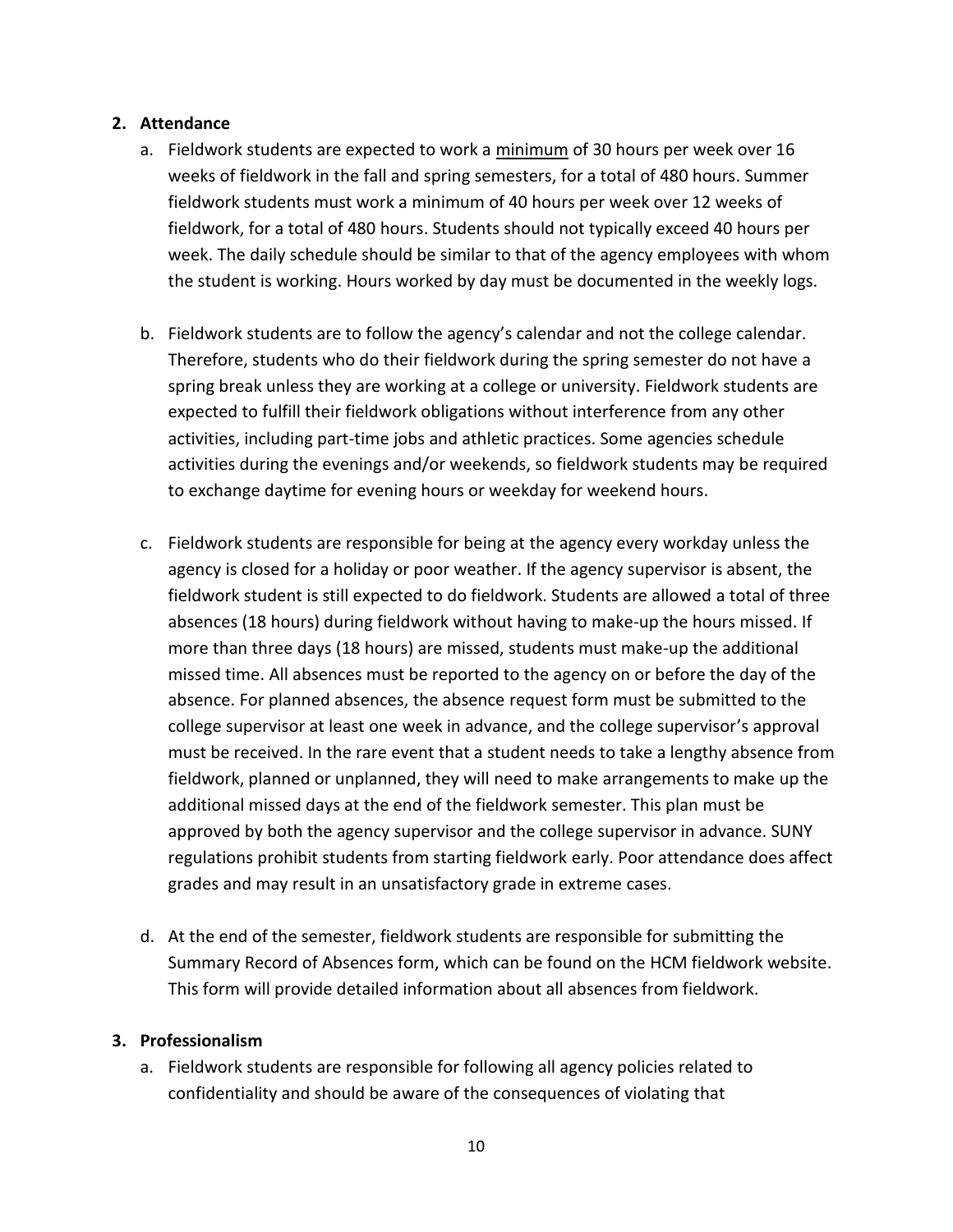confidentiality. The agency's confidentiality policies and practices should be thoroughly reviewed with the agency supervisor at the beginning of fieldwork.

- b. Fieldwork students are expected to adopt the following characteristics and practices at all times while representing their agencies and SUNY Cortland:
	- i. professional clothing
	- ii. professional conduct
	- iii. professional language
	- iv. excellent attendance
	- v. punctuality
	- vi. teamwork
	- vii. cultural competence and respect for human diversity
	- viii. confidentiality
	- ix. ethical principles

## **4. Academic Work and Documents**

a. Fieldwork students are responsible for completing all academic assignments and fieldwork-related forms. Guidelines for all assignments are provided in the Assessments section of this manual.

## **Supervisor Responsibilities during Fieldwork**

A successful fieldwork experience requires that the student, the agency supervisor, and the college supervisor work together as a team. Each member of this team plays an important role. The student brings to the agency a foundation of knowledge and skills gained from their courses, and the student's role is to welcome opportunities for professional growth. The roles of the two supervisors are described below.

## **Role of the College Supervisor**

The college supervisor serves as a liaison between the student and the agency supervisor, coordinates and assesses the academic aspect of fieldwork, monitors attendance, provides feedback and support to students as they go through fieldwork, and determines the student's final grades. If a student is at risk of getting an unsatisfactory grade in fieldwork, the college supervisor alerts the student of this problem and works with them to try to improve the quality of their work and meet fieldwork requirements. College supervisors do not make supervisory site visits, but they do maintain telephone and email contact with both the student and the agency supervisor during fieldwork.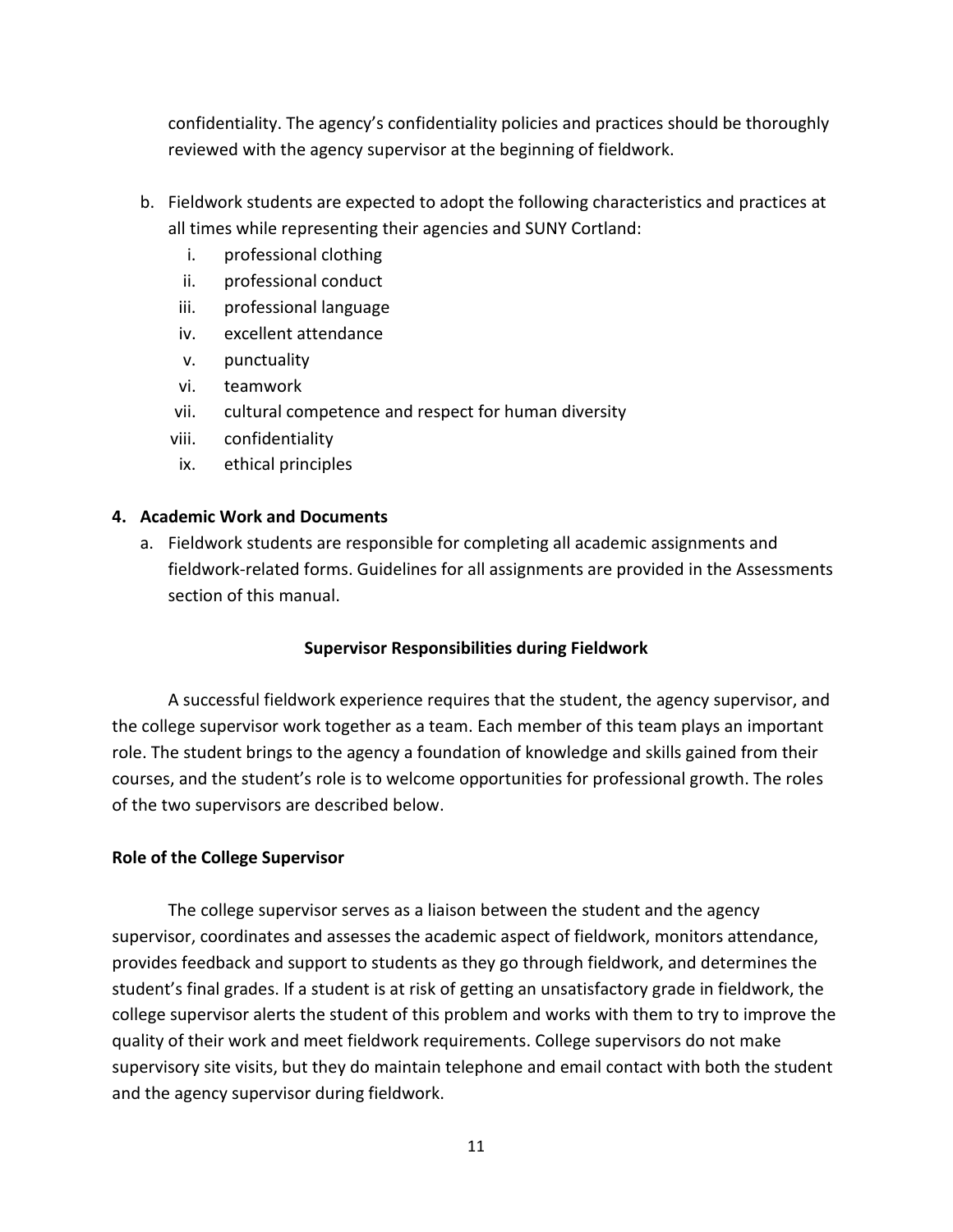## **Role of the Agency Supervisor**

The agency supervisor provides students with a structured and planned learning experience that incorporates multiple varied opportunities for the student to develop professionally. At a minimum, agencies and agency supervisors are expected to:

- 1. Provide a fieldwork experience that is clearly healthcare management related.
- 2. Provide and/or develop a Learning Plan with the student.
- 3. Provide an adequate amount of substantive work so that students do not have excessive amounts of downtime or busywork. Avoid excessive amounts of clerical work.
- 4. Encourage student attendance and/or participation in appropriate meetings, events, workshops, trainings, conferences, etc.
- 5. Encourage students to get involved with multiple agency projects, both new and ongoing.
- 6. Encourage student observation and participation in official protocols, such as report writing, budgetary meetings, or grant activities.
- 7. Enable the student to become familiar with federal, state and local legislation pertaining to the agency's work.
- 8. Acquaint the student with the agency's mission, goals and roles in the community and the field of healthcare management
- 9. Explain the role of various departments within the agency in relation to the agency as a whole.
- 10. Assist the student in identifying and developing a project related to the work of the agency.
- 11. Complete fieldwork student performance evaluations twice per semester, once at the semester mid-point and again at the end of the fieldwork semester. The student will provide and submit the evaluation form.
- 12. Maintain communication with the college supervisor as necessary throughout fieldwork.
- 13. Share any concerns about the student's conduct, attendance, language, or other aspects of professionalism with the student and the college supervisor in a timely manner that allows the concerns to be addressed.
- 14. Explain policies and practices related to confidentiality to the fieldwork student.
- 15. Evaluate the college supervisor at the end of fieldwork. The student will provide and submit the form.
- 16. Provide appropriate work and supervision for students throughout the fieldwork period. In the event of the agency supervisor's absence, arrangements should be made for another agency employee to temporarily supervise the student. If other events occur, such as a Joint Commission visit to a hospital, students should not be told to stay home.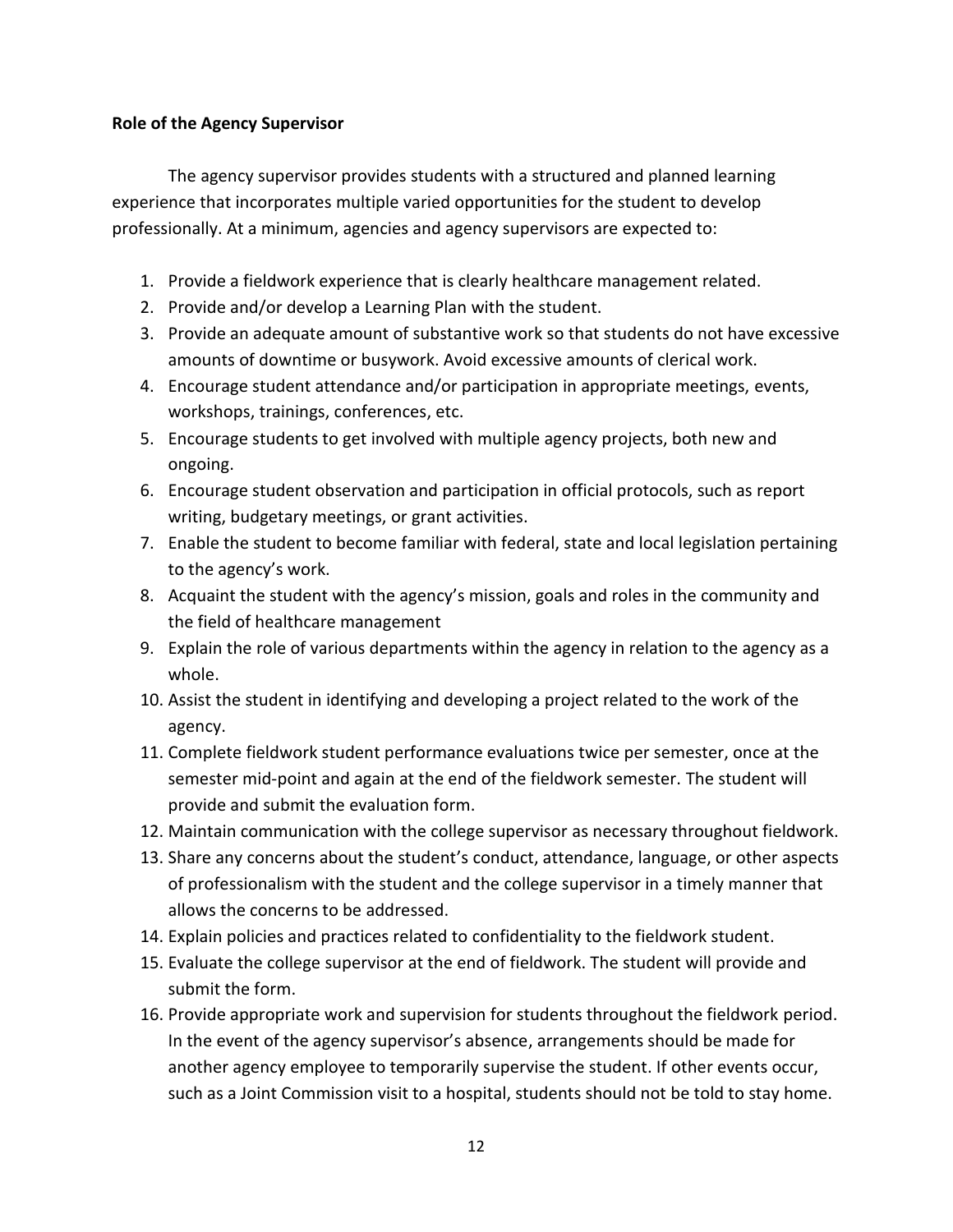#### **Telecommuting Policy**

Please read the memo at the end of this document regarding telecommuting during fieldwork and COVID-19 pandemic.

In some agencies where our students do fieldwork, telecommuting is a common and accepted strategy for reducing the expense and time of lengthy commutes. Although we recognize the advantages of telecommuting, we do not believe it is appropriate for fieldwork students to telecommute on a frequent or regular basis. Unlike paid employment, whose main objective is to further the agency's mission, the main objective of fieldwork is learning about the healthcare management field and developing as a professional in the context of a specific agency. Time spent at home during the work week is time spent away from the setting where much informal learning and relationship building occur. Frequent telecommuting could significantly lessen the quality and quantity of valuable learning opportunities that are unique to fieldwork. Further, the challenges of staying productive and focused on fieldwork activities at home may be too demanding for some students. Lastly, since fieldwork students are responsible for finding an agency that is within a reasonable distance from their home, they should not have to contend with a difficult commute.

Therefore, in general, fieldwork students should not telecommute. If special factors increase their desirability of telecommuting, it could happen on an occasional basis, not to exceed eight days in total. The decision to telecommute should be made jointly by the agency and College supervisors.

#### **Assignments and Assessment**

The grading system used for fieldwork is the college wide system of Highly Satisfactory (H), Satisfactory (S), and Unsatisfactory (U). Please see the course syllabus for the criteria for each grade. A student whose work is submitted late on more than one occasion will not be able to achieve a Highly Satisfactory (H) grade.

#### **Remediation Policy: Process for Termination of Student Fieldwork Experience**

The fieldwork students will be removed at any time during the fieldwork experience when the agency supervisor, college supervisor, HCM fieldwork coordinator and the chair of the Health Department determined that the fieldwork student's performance is not satisfactory and that minimal competence cannot be achieved. In each case, the fieldwork student will receive a grade of unsatisfactory (U) for the fieldwork experience. If a student receives an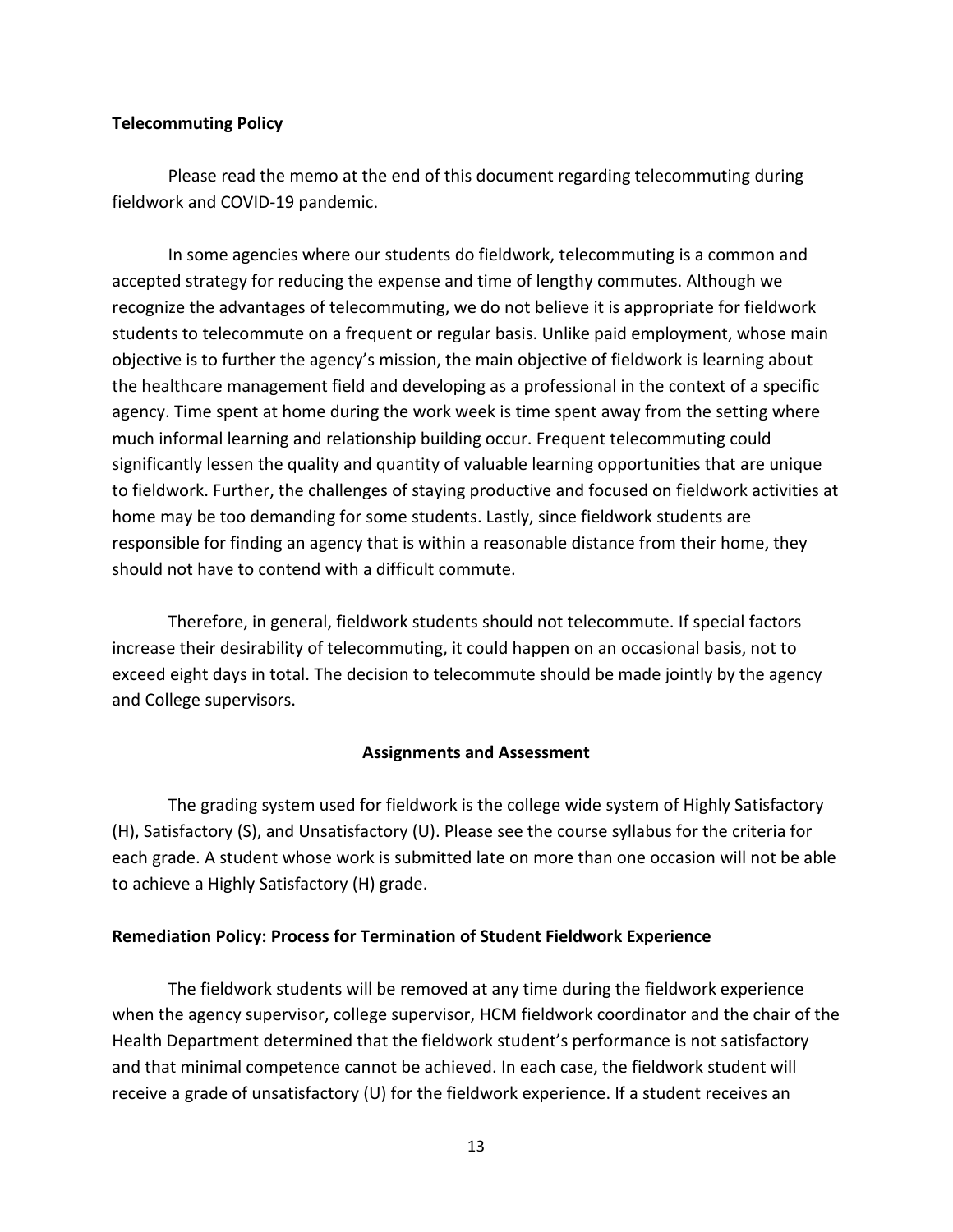unsatisfactory grade in fieldwork or is terminated, they must go through the remediation process during the following semester before receiving permission to re-enroll in HLH 498, Fieldwork in Healthcare Management.

#### **Evaluations**

Fieldwork students are formally evaluated twice by the agency supervisor. The first evaluation is at the semester mid-point and the second evaluation occurs at the end of the fieldwork semester. Due dates for evaluations are in the syllabus. It is the student's responsibility to provide the evaluation form (link) to their agency supervisor and to submit the evaluation when due. Agency supervisors should discuss both evaluations with the students to help them understand their strengths and limitations and professional development. Both the agency supervisor and the student sign the evaluation, and the student submits evaluation to the college supervisor who factors the evaluation scores into the first quarter and second quarter grades. Evaluation forms can be downloaded from the HCM fieldwork website.

#### **Weekly Logs**

Students submit weekly logs throughout the fieldwork experience. The weekly log documents the activities and tasks performed by the students each day, as well as the time periods when they are working and the total number of hours worked each week. In addition, students incorporate a reflective dimension into their weekly logs. Reflection may encompass a wide range of opinions, observations, insights, ideas, and questions related to the agency and the student's personal experience of fieldwork on a day-to-day basis. Each weekly log should be 2 to 5 double-spaced pages in length. The weekly log is due to the college supervisor every Monday. A list of the student's hours completed for the week is included at the beginning of each weekly log. An example of the weekly log can be found on the HCFM web site.

#### **Fieldwork Learning Plan**

During the first week of fieldwork, the student and agency supervisor should meet to discuss a plan for the student's fieldwork experience. The student documents this plan in the Fieldwork Learning Plan and submits it to the college supervisor. The Fieldwork Learning Plan should be 1-2 double spaced pages. The plan should be in the form of a numbered list of the student's learning objectives for fieldwork. Learning objectives clarify what students will focus on learning in their respective agencies. Some objectives could relate to learning knowledge integral to the agency's work while others could relate to learning skills necessary to accomplish work in the field. Still other objectives may relate to the student's personal development in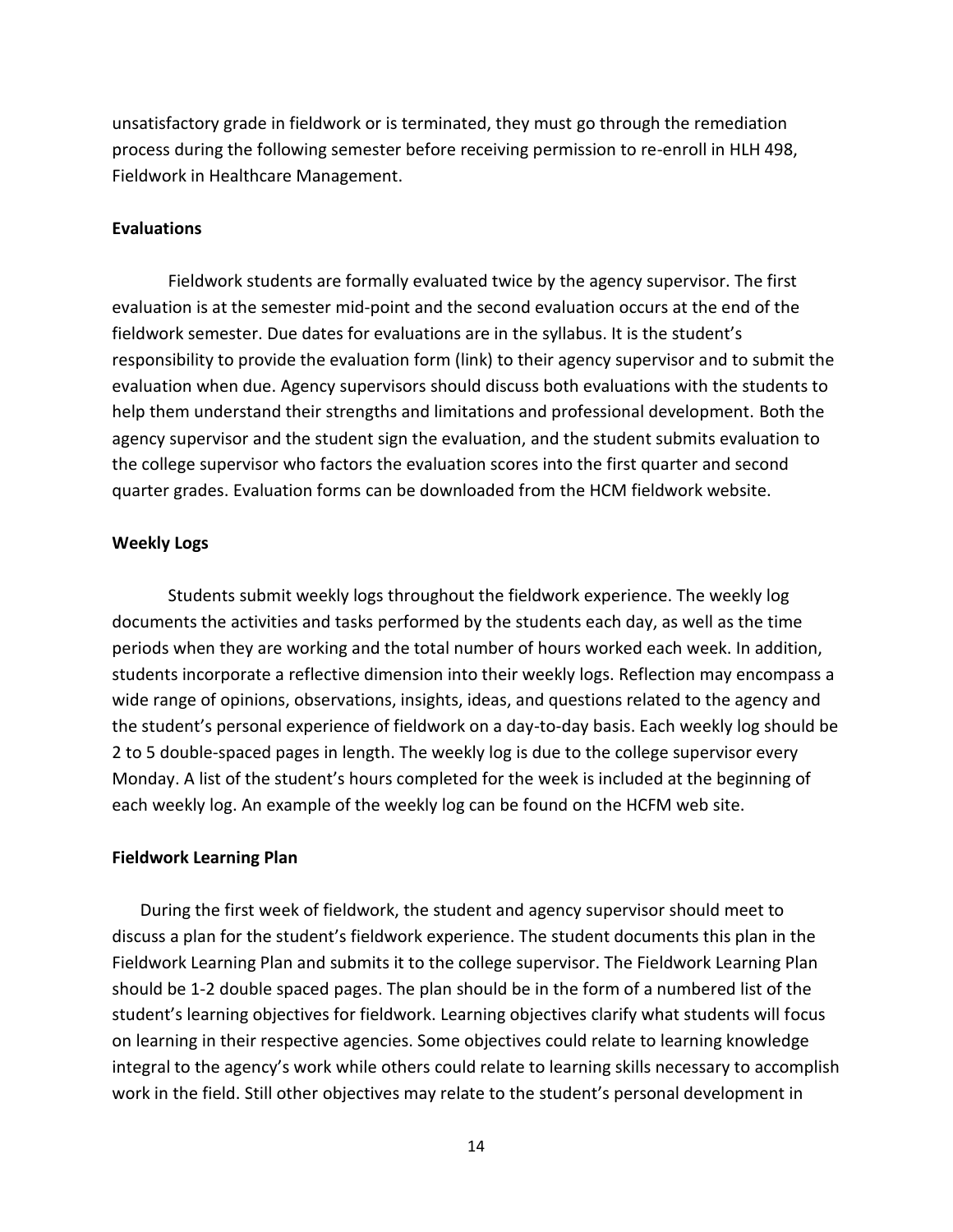terms of their professional growth and career plans. There should be at least five learning objectives for fieldwork. For each learning objective, students should list the primary experiences (activities, events, meetings, projects, trainings, etc.) that they will be involved with during fieldwork that will help them achieve the objective. It is possible that some fieldwork activities will facilitate multiple learning objectives, so they could be included on more than one list. It is also understood that the fieldwork learning plan may evolve over the course of the semester for a variety of reasons. Last, it is normal for learning plans to vary greatly from student to student, given the diversity of agencies in which they do fieldwork.

## **Agency Report**

Each student will write a report about the agency in which the student answers the questions below. The report should be 5 to 6 double-spaced pages in length. Students should collect information by reviewing documents and websites, as well as interviewing appropriate agency personnel. Use specific details and examples as needed to illustrate answers. When writing the report, students must number their answers to correspond with the question below. Do not re-type the question.

Questions to Answer for the Agency Report

- 1. Briefly explain the agency's mission and scope of services, including identification of primary consumer or client populations.
- 2. Describe how the agency is organized in terms of leadership, divisions, and subdivisions. (Do not just include an organization chart.) Summarize the main responsibilities of the chief executive/administrative officer and other top administrative personnel.
- 3. Identify and explain two actual administrative or management-related challenges or problems confronting the agency and explain how this impacts healthcare delivery.
- 4. Discuss at least two ethical concerns the agency may face in conducting its operations.
- 5. Discuss two strategies and/or approaches used by the agency to navigate challenges related to human diversity (variations related to socioeconomic status, gender, gender identity, age, race, ethnicity, sexual identity, disability, etc.).
- 6. Select two courses from the healthcare management major, and relate the work of the agency to the relevant content of each course.
- 7. How did you collect this information? List all sources of information, including websites and agency leaders, using APA format.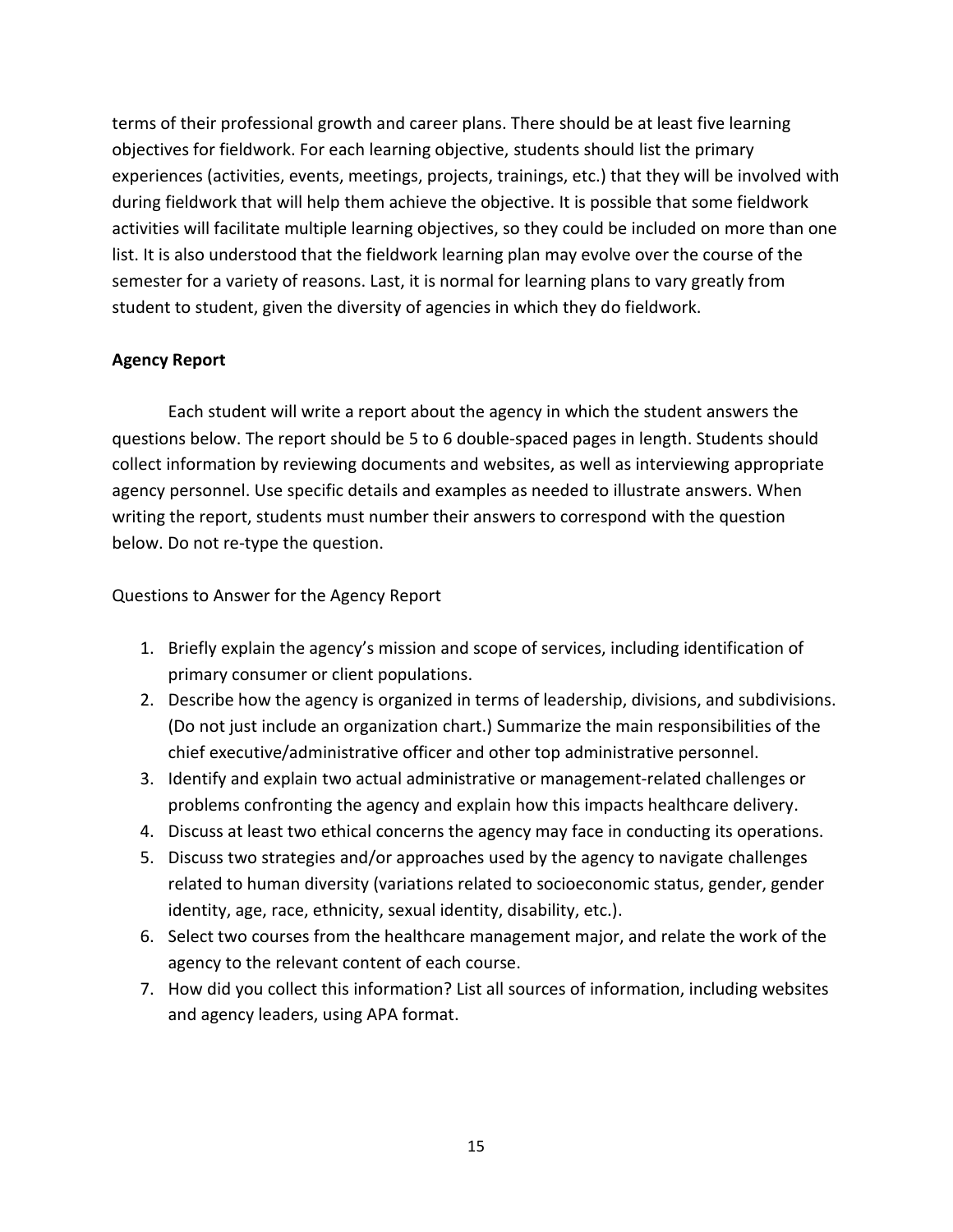### **Professional Development Reflection**

Near the end of the fieldwork experience, each student will write and submit a personal reflection that addresses the areas listed below. The reflection should be 2 to 3 double-spaced pages in length.

- 1. Articulate how you see yourself as a healthcare management professional.
- 2. Discuss your career plans and interests, including your work-related skills, talents, and areas for future improvement, as well as the kinds of work you find engaging and personally rewarding.
- 3. Describe your network of professional contacts, including ways to use this network to advance your chosen career.

#### **Healthcare Management Project**

Each student is required to complete a special project designed to integrate and apply knowledge acquired in the classroom in a professional managerial healthcare setting. Ideally, the project will help facilitate the student's further development of effective communication skills, managerial competencies, computer literacy and problem-solving skills. The project should be meaningful and provide useful information to the student and the agency. The project could be an assignment that a manager has always wanted to explore or expand, if only they had someone to research, develop and/or implement the needed tasks. The project should require the student to communicate and interact with a variety of internal departments and individuals and to work with data. Working with data could consist of the student gathering primary data and completing an initial basic analysis or completing a more involved analysis on data that has already been collected.

During the first two or three weeks of fieldwork, the student and agency supervisor should meet and decide upon a project and consult the college supervisor as needed. Once the project is selected, the student develops the Project Proposal following the criteria below. The Proposal is submitted to the college supervisor for review and feedback. The Project Proposal must be approved by the college supervisor (see syllabus for due date) before the project may begin. Students are encouraged to communicate with the college supervisor as they develop their project proposals. When the project is completed, the student will prepare a written report (8-10 double-spaced pages) and provide an oral presentation for the agency using appropriate technology. The written report will be graded by the college supervisor. The presentation will be evaluated by the agency supervisor as part of the final evaluation form. Due dates are in the HLH 498 syllabus.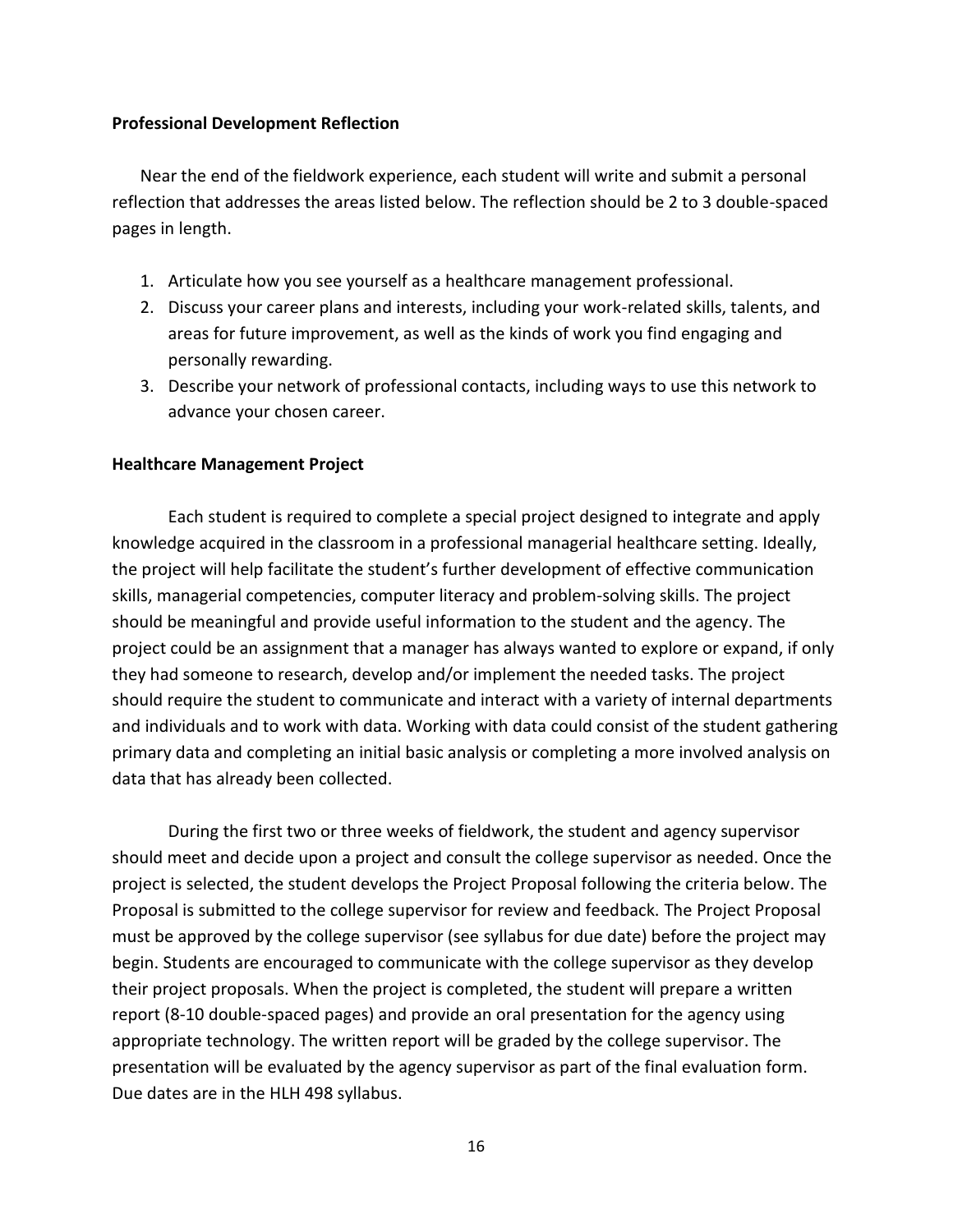## **Criteria for Project Selection**

The project should:

- 1. Be specifically related to healthcare management or administration;
- 2. Be meaningful and provide useful information to the agency and the student;
- 3. Require the student to work with data, meaning that the project could involve the student gathering primary data and completing an initial analysis or completing a more involved analysis on data that has already been collected.

# **Project Proposal**

The student will complete and submit a Project Proposal to the college supervisor by the due date listed in the HLH 498 syllabus. Students are encouraged to communicate with the college supervisor during development of the proposal to answer questions and help ensure that the project will meet fieldwork requirements. Once the project proposal is approved, the student may begin the project. The Project Proposal should be four to five double-spaced pages not including the reference page or cover page. The proposal must address the following areas and use the headings listed in bold.

## **1. Nature and Scope of the Problem**

Explain the nature and scope (context) of the problem or situation that the proposed project will address and how the project contributes to the work of the agency. (400- 500 words)

- Provide background information to explain the nature and scope (context) of the problem. Use statistical information to support your discussion and cite your sources in the text and using a reference list (APA format).
- Explain how the project will contribute to the work of the agency.

# **2. Project Questions/Objectives**

Explain what specific questions or objectives the project will answer. (one-half to 1 double-spaced page)

 Provide a numbered list of the specific questions/objectives that the project will answer or address.

# **3. Plan for Data Collection and Analysis**

Explain the details of how data will be used in the project. (400-500 words)

- a) Identify the data sources, data collection methods and instrumentation.
	- Will primary data be collected for the project?
		- $\circ$  If so, what data collection methods and instrument will be used? (survey, focus group, telephone interview, claims database, etc.)
		- o Is the data quantitative or qualitative (or a mix of both)?
		- o Has the instrument been created or will the student develop it specifically for this project?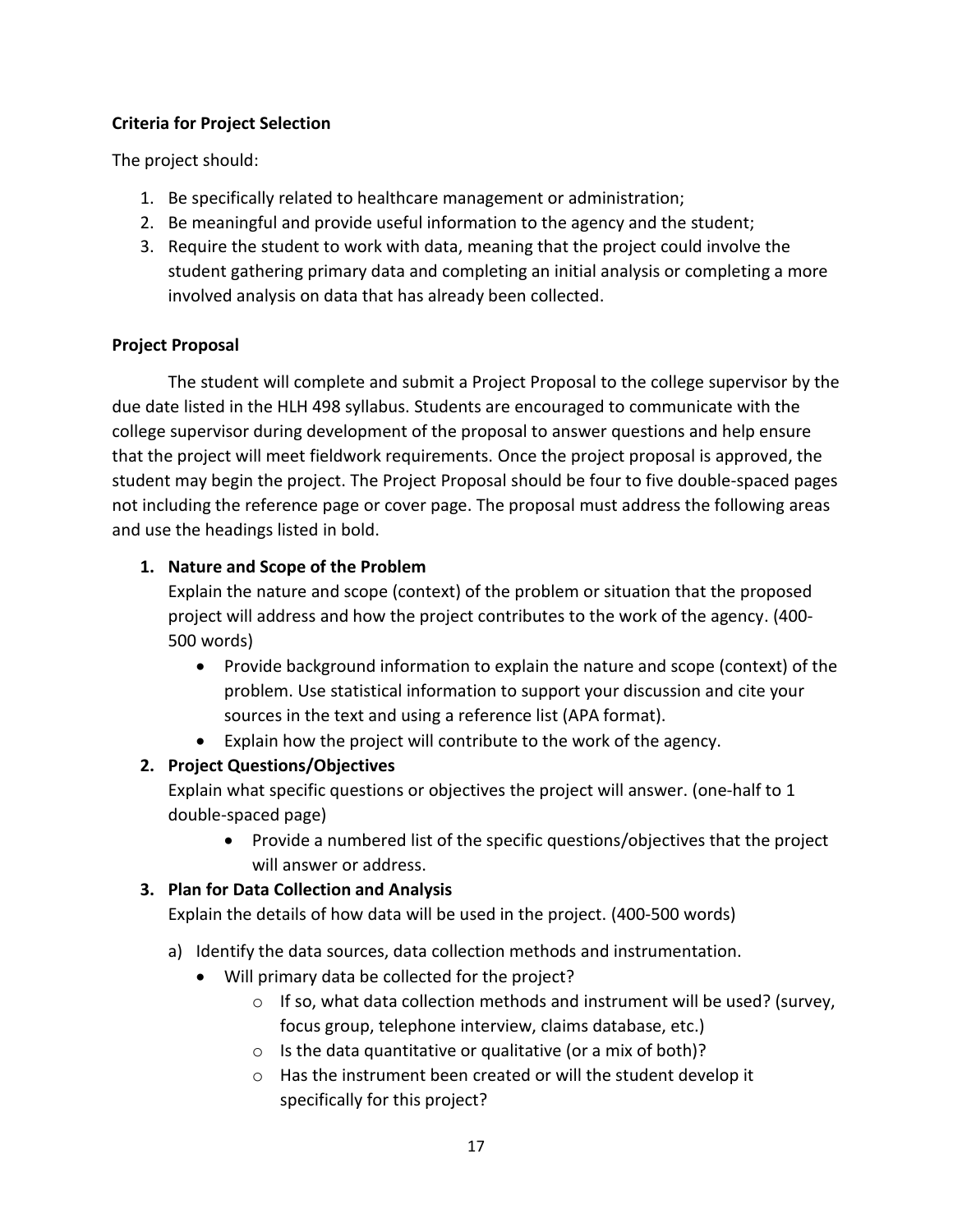- o Has the instrument been validated? Explain how the student will determine the accuracy and validity of the data collection instrument(s). Attach copies of surveys or other data collection instruments to your proposal.
- Has data for the project already been collected?
	- o If so, explain the source of the data, including instrumentation and data collection methods used.
	- $\circ$  Is the data quantitative or qualitative (or a mix of both)?
	- $\circ$  Explain how the instrument was developed and validated to ensure accuracy. Attach a copy of the data collection instrument(s).
- b) Explain the plan for data organization and analysis.
	- What software will be used for the analysis (Excel, SPSS)?
	- Explain the analysis plan. What statistical tests or other analyses will be performed?
	- Explain how the data will be organized for presentation (tables, graphs, lists, narratives).

## **4. References**

- Use a minimum of five references.
- At least two references should be from peer-reviewed, scholarly sources.
- All references should be current and from credible sources.
- Sources used for statistics to describe the nature and scope of the problem should not be older than five years.
- $\bullet$  APA format (6<sup>th</sup> ed.) should be used to cite sources in the text and in the reference list.

## **Guidelines for Project Report**

Length: 8 - 10 double-spaced pages, not including the cover page and reference list

Format: APA format must be used in the text of the report and the reference list.

Headings: Use the headings in bold below to organize the report.

Content of the Report:

- **Title** of the project, student's name, semester, HLH 498 (cover page)
- **Nature and Scope of the Problem**
	- $\circ$  This section could be the same as what was already written for this section in the project proposal; however, the student must modify or improve it as necessary, based on changes in the project or feedback from the college supervisor. (500 words)
- **Project Questions or Objectives**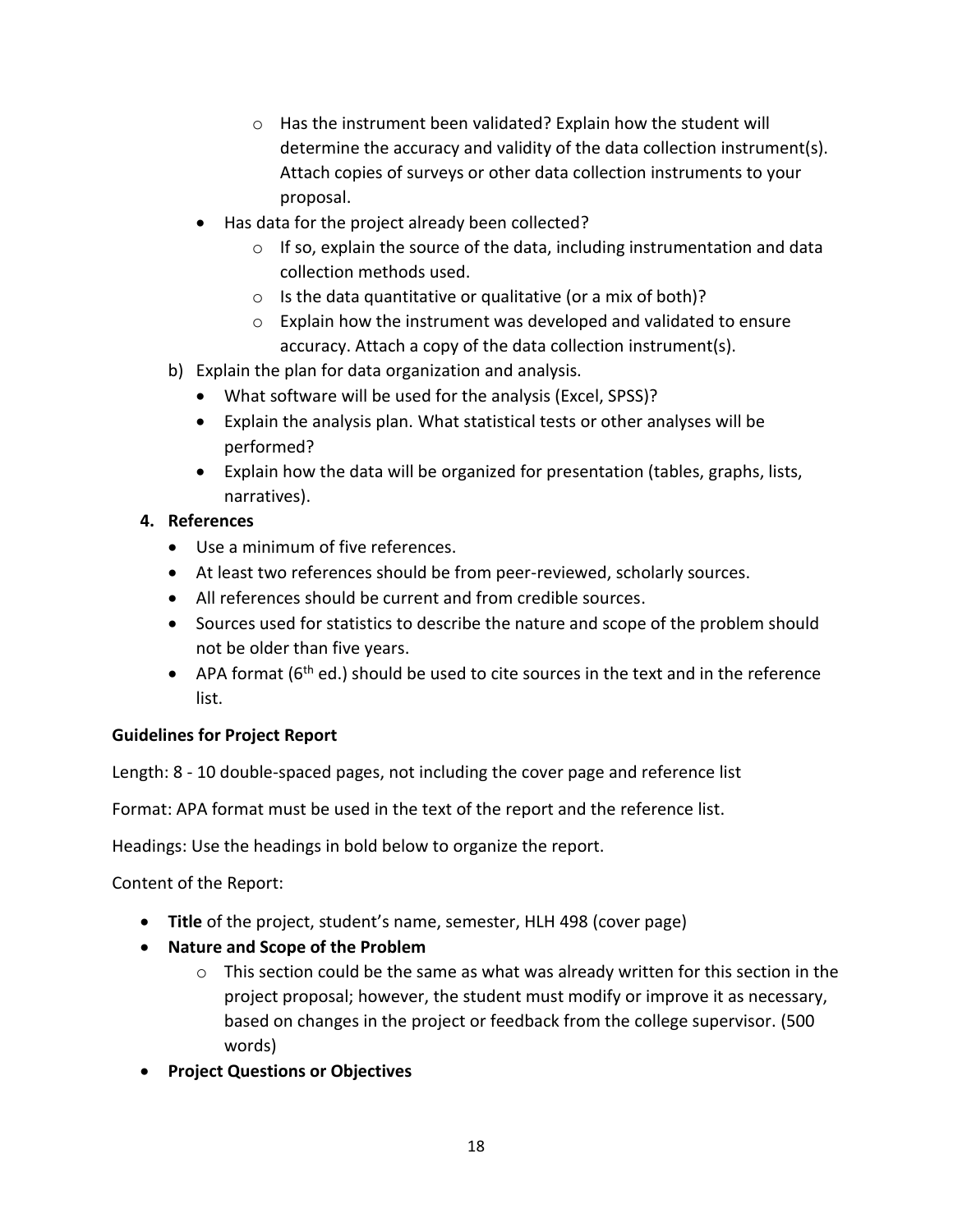$\circ$  This section can be the same as what was already written for the project proposal, but often requires modification based on feedback from the college supervisor or because of additional information that may have become available since the proposal was written. (one-half to 1 double-spaced page)

# **Data Collection and Analysis**

o The student should build on what was written in this section of the proposal to describe how data collection, including instrumentation, and data analysis was actually completed. This may differ somewhat from the proposal based on college supervisor feedback or other changes that may have occurred during the course of the project. Any data collection instruments should be included in an appendix at the end of the report. This section should be written in the past tense. (300-400 words)

# **Findings**

 $\circ$  Explain the findings or results from the data analysis to answer the project questions. Tables or charts may be included, but the student must also explain the findings in words. Only including a simple table summarizing the results will not suffice. (300-500 words, not including any graphics)

# **•** Conclusion

 $\circ$  The student should discuss and interpret the findings. Discuss what implications the findings may have for the agency and how the agency will use the findings. What decision-making did the findings support? Did the findings prompt additional questions to answer? Explain any problems related to the project that might have impacted the findings and how these problems were handled. (400- 500 words)

# **Reflection**

- o Students should explain what they learned from completing the project in terms of their personal and professional growth. This section should be written in firstperson tense, as it is a personal reflection. (250 words)
- **References**
	- o The reference list should always start on a new page. A minimum of five references should be used and more are encouraged. At least two references should be from peer-reviewed, scholarly sources. All references should be current and from credible sources. Sources used for statistics to describe the nature and scope of the problem should not be older than five years. APA format  $(6<sup>th</sup>$  ed.) should be used to cite sources in the text and in the reference list.

# **Guidelines for Oral Presentation**

Students will present an oral presentation summarizing the project and findings for their agency supervisors and other relevant agency staff. The agency supervisor will decide which agency staff are appropriate to attend the presentation and an appropriate length for the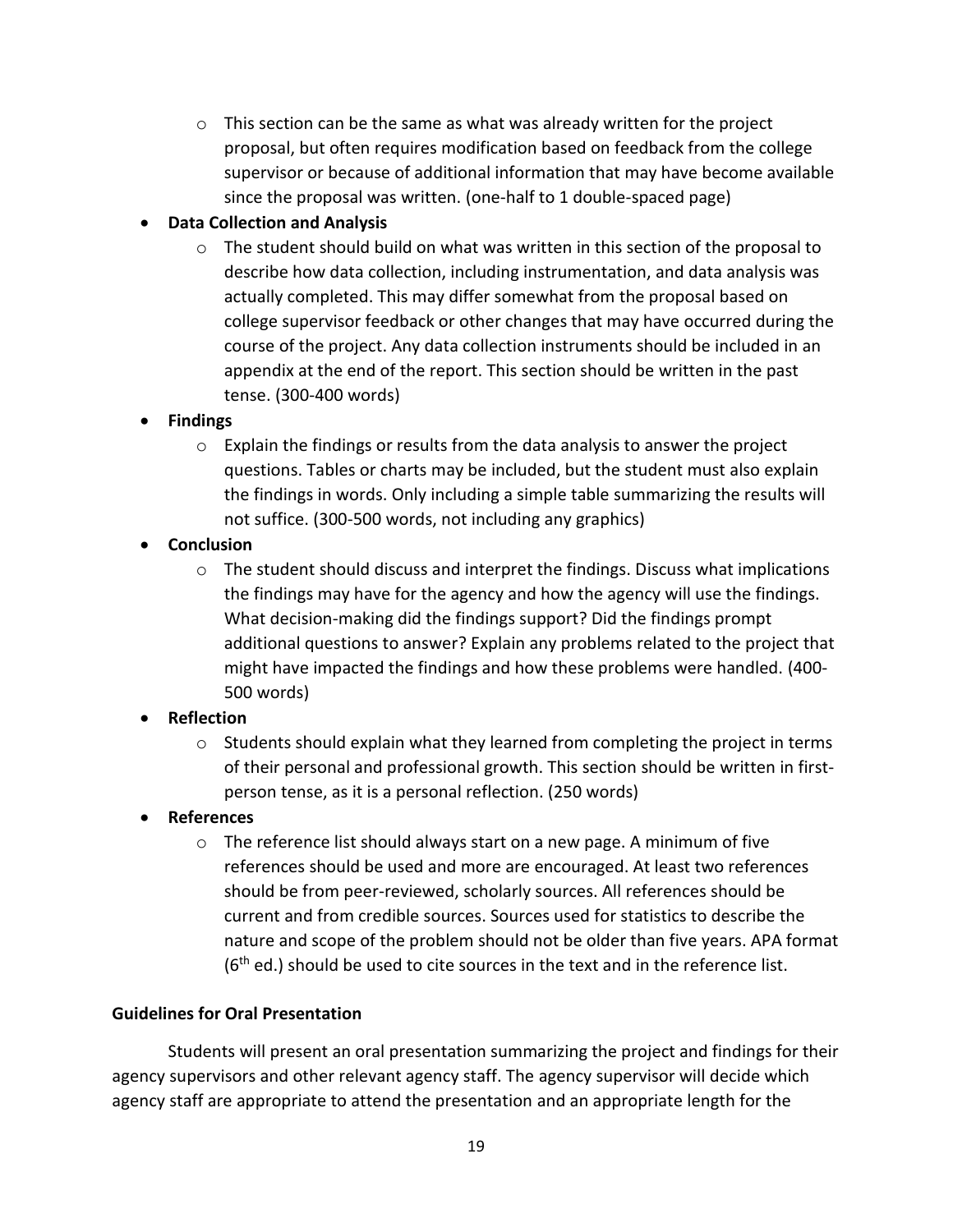presentation. The student should use appropriate technology to support the presentation, which at a minimum means using PowerPoint or another appropriate presentation software. The agency supervisor will evaluate the student's presentation using the rubric on the HCM web site.

When creating the presentation, students should consider the following criteria for developing effective presentations:

- Delivery: Appropriate volume; appropriate tone; proper pacing and time management; does not use nuisance words; uses appropriate grammar and word choices; and avoids reading directly from slides or note cards.
- Professional Presence: Dressed professionally; uses professional gestures and mannerisms; and situation-appropriate eye contact.
- Communication: Appropriate communication tool selection (multimedia choice and quality); presentation tailored to the audience; effectively responds to questions and comments; appropriate selection of citations and sources; and presentation is effectively organized.
- Content: Accuracy; clarity and required elements or items are present.